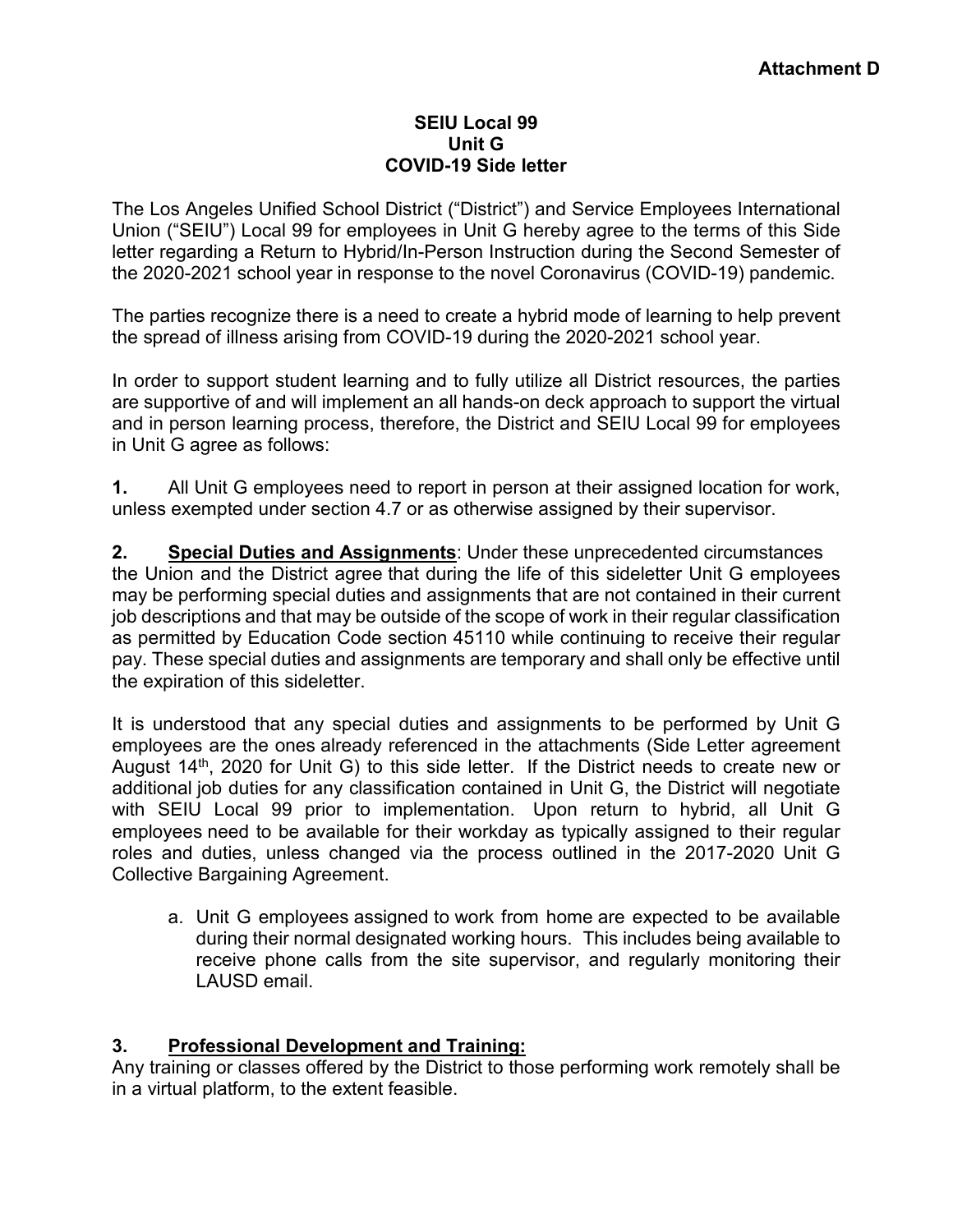**4. Employee Safety and PPE:** The District will follow safety guidelines as determined by the Los Angeles County Department of Public Health in order to prevent the spread of illness arising from COVID-19. The District believes in a best in class approach to ensure the health and safety of its employees and therefore commits to the following:

- Symptom checks and screening
- Modified classroom layouts
- Physically distancing of 6+ feet
- One direction traffic in hallway(s)
- Requiring of face coverings
- Hygiene training
- Hand washing signs/instructions at all sites
- Electrostatic cleaning
- Disinfecting of desks, tables, and chairs
- Upgrading air filtration systems to MERV 13
- Disinfecting of high-touch surfaces
- Modifying of air circulation systems
- Disinfecting equipment
- Increasing of custodial staff
- Modifying room layouts
- Posting of required signage
- PPE kits that include face coverings for all staff at all school sites
- Provide appropriate PPE to staff as required by their class description and the Los Angeles County Department of Public Health
- Soap, paper towels, and hand sanitizer in every classroom
- •Published health protocols

4.1 Contact Tracing: Upon notification that an employee or student has a positive COVID-19 test result, the District will comply with all State and County reporting requirements and assist with contact tracing.

4.2 Face Coverings: The use of face coverings shall be enforced at all District facilities and in District vehicles in accordance with the Los Angeles County Department of Public Health guidelines. The District will maintain an adequate supply of face masks to facilitate compliance.

4.3 Training: To help prevent the spread of COVID-19, the District will provide employees with information on appropriate health and safety measures. Information shall be provided during employees' regular working hours.

4.4 Physical Distancing: Physical distancing shall be enforced at all District sites and facilities in accordance with the Los Angeles County Department of Public Health guidelines.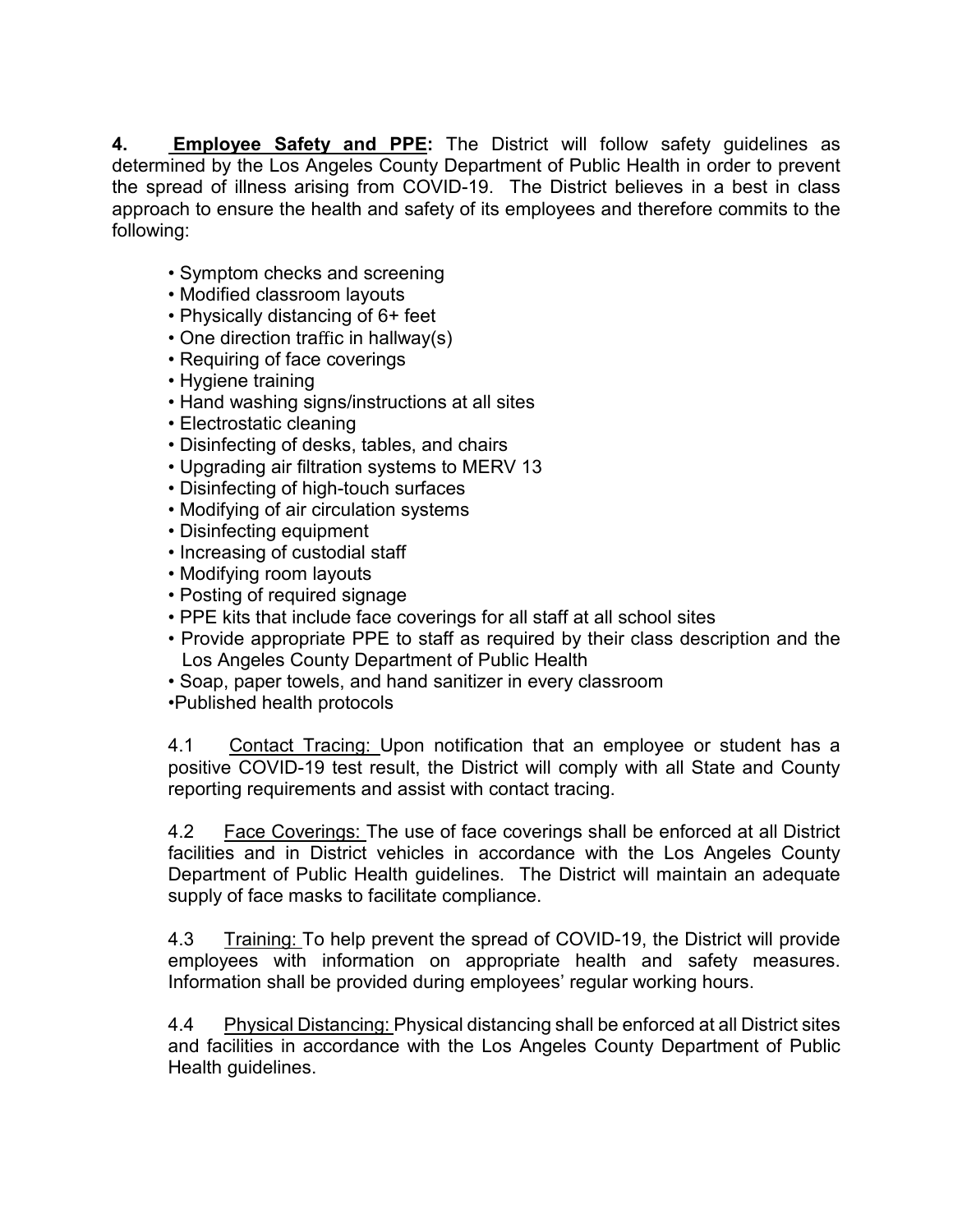4.5 Safety Collaborative: The District and SEIU shall participate in an ongoing Safety Collaborative Committee which shall meet once per month to ensure the safety of all employees. The Collaborative Committee shall include two representatives from SEIU to discuss:

- PPE availability at the sites
- Training needs at sites
- Physical distancing practices

4.6 Reporting of Unsafe Conditions: Unit G represented employees are encouraged to report unsafe working conditions at their school or work site to their Supervisor or site Administrator.This section does not waive the ability of any employee to exercise any of their rights under the CBA as stated in Article XII or seek support from their union if they feel working conditions are unsafe*.*

4.7 High Risk Employees: Employees that have a physician's note determining that they are in a high-risk category related to COVID-19 may ask their supervisor if working remotely is an option or request a reasonable accommodation. If remote work is not available, employees may be able to use their benefit time, unpaid leave and/or Family Medical Leave Act (FMLA).

**5**. **Compensation and Benefits:** The following shall apply:

a. Any and all legislative orders that apply to providing employees any additional supplemental paid leaves will be paid to employees in accordance with the law.

**6. CPR Certification:** The District will offer Unit G employees CPR Certification classes as detailed in Attachment A.

**7**. **Job Protections:** There shall be no layoffs, furloughs, or reduction in regularly assigned hours of regular employees in the 2020-2021 school year.

**8**. **Childcare**: The District will provide student supervision services to LAUSD enrolled TK-8 students at no cost to Unit G employees at designated worksites.

**9. Term of Agreement**: This non-precedent setting sideletter shall go into effect upon the start of hybrid/in-person instruction and will expire on June 30, 2021. Upon request, by either the District or SEIU Local 99, the parties agree to meet to review progress. Except as modified herein, the parties' 2017-2020 Unit G Collective Bargaining Agreement shall remain in full force and effect pursuant to its terms.

If any other LAUSD bargaining unit agrees to compensation over and above what SEIU has negotiated, such terms shall be offered to SEIU, and shall be implemented upon agreement by SEIU.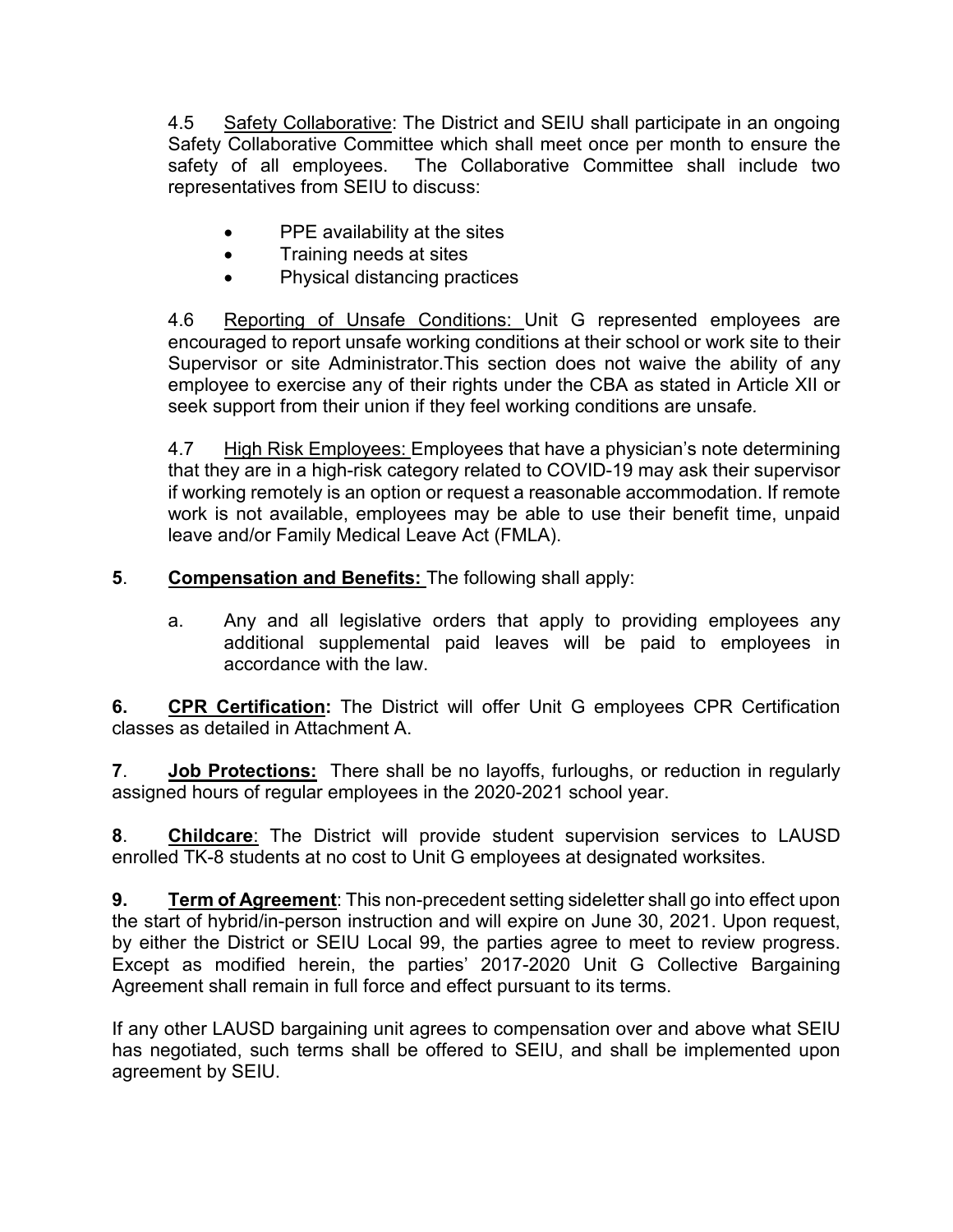Date of agreement: \_ December 4, 2020

Los Angeles Unified School District SEIU, Local 99

By: Cuthony  $\bigcirc$  Sistering By: Finish Athan